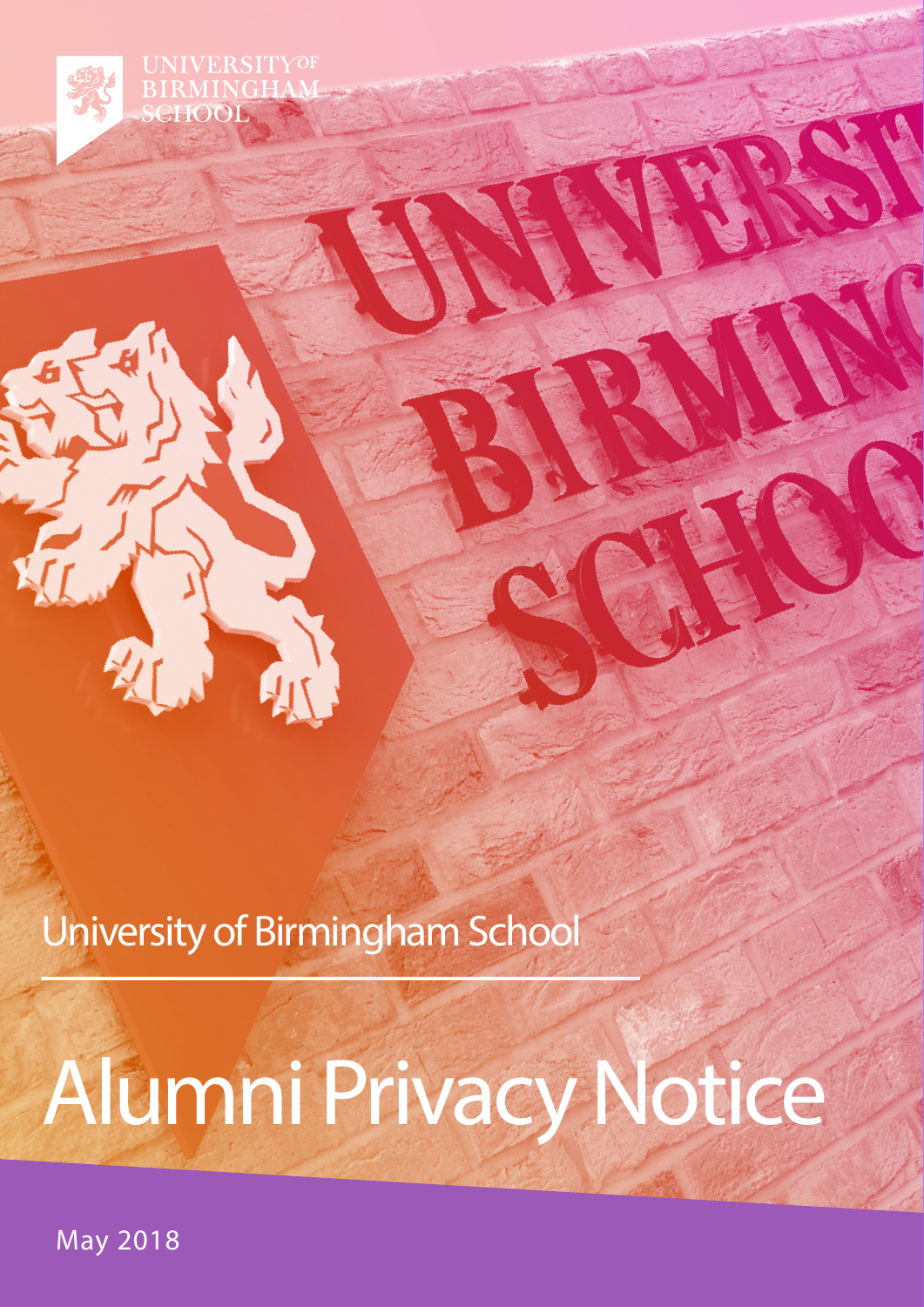

# **University of Birmingham School**

# **Privacy notice for alumni**

Under data protection law, individuals have a right to be informed about how the school uses any personal data that we hold about them. We comply with this right by providing 'privacy notices' (sometimes called 'fair processing notices') to individuals where we are processing their personal data.

This privacy notice explains how we collect, store and use personal data about **alumni (former students)**.

We, University of Birmingham School, 12 Weoley Park Road, Birmingham, B29 6QU, are the 'data controller' for the purposes of data protection law.

Our data protection officer is Craig Stilwell. (see 'Contact us' below).

#### **The personal data we hold**

Personal data that we may collect, use, store and share (when appropriate) about alumni includes, but is not restricted to:

- Contact details, contact preferences, date of birth, identification documents
- Results of internal assessments and externally set tests
- Photographs

#### **W hy we use this data**

We use this data to:

- Support pupil learning
- Monitor and report on pupil progress
- Promote the school and celebrate success
- Keep in touch with our alumni and update them on the school

#### **Our legal basis for using this data**

We only collect and use alumni personal data when the law allows us to. Most commonly, we process it where:

• We have obtained consent to use it in a certain way

Where we have obtained consent to use alumni personal data, this consent can be withdrawn at any time. We will make this clear when we ask for consent, and explain how consent can be withdrawn.

#### **Collecting this information**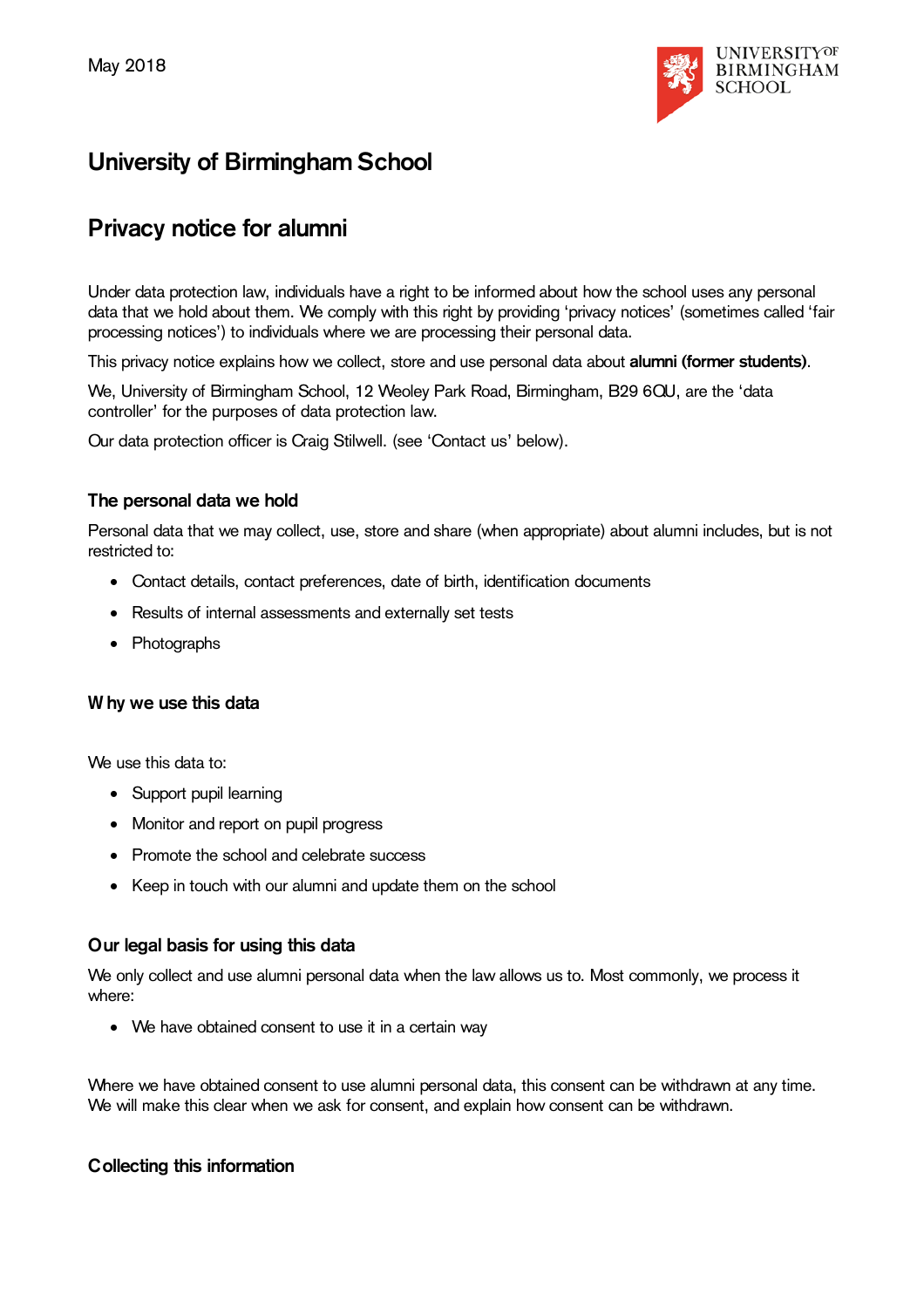Whenever we seek to collect information from you, we make it clear whether providing it is mandatory or optional. If it is mandatory, we will explain the possible consequences of not complying.

#### **How we store this data**

We keep contact information for as long as you consent, in order to remain in contact with you. Our record retention schedule sets out how long we keep information about pupils.

A copy of our record retention schedule is available on request, free-of-charge, by calling the School on 0121 796 5000.

## **Data sharing**

We do not share information about alumni with any third party without consent unless the law and our policies allow us to do so.

Where it is legally required, or necessary (and it complies with data protection law) we may share personal information about alumni with:

- Educators and examining bodies to ensure you are able to collect your certificates
- Survey and research organisations, including the University of Birmingham to ensure we are continually able to respond to feedback and research and improve what we do as a result
- Security organisations to ensure the safety and welfare of pupils and staff
- Police forces, courts, tribunals as and when needed, to meet any legal obligations and to ensure the safety of the whole school community

#### **Transferring data internationally**

Where we transfer personal data to a country or territory outside the European Economic Area, we will do so in accordance with data protection law.

#### **Your rights regarding personal data**

Individuals have a right to make a **'subject access request'** to gain access to personal information that the school holds about them.

If you make a subject access request, and if we do hold information about you, we will:

- Give you a description of it
- Tell you why we are holding and processing it, and how long we will keep it for
- Explain where we got it from, if not from you
- Tell you who it has been, or will be, shared with
- Let you know whether any automated decision-making is being applied to the data, and any consequences of this
- Give you a copy of the information in an intelligible form

Individuals also have the right for their personal information to be transmitted electronically to another organisation in certain circumstances.

If you would like to make a request please contact our data protection officer.